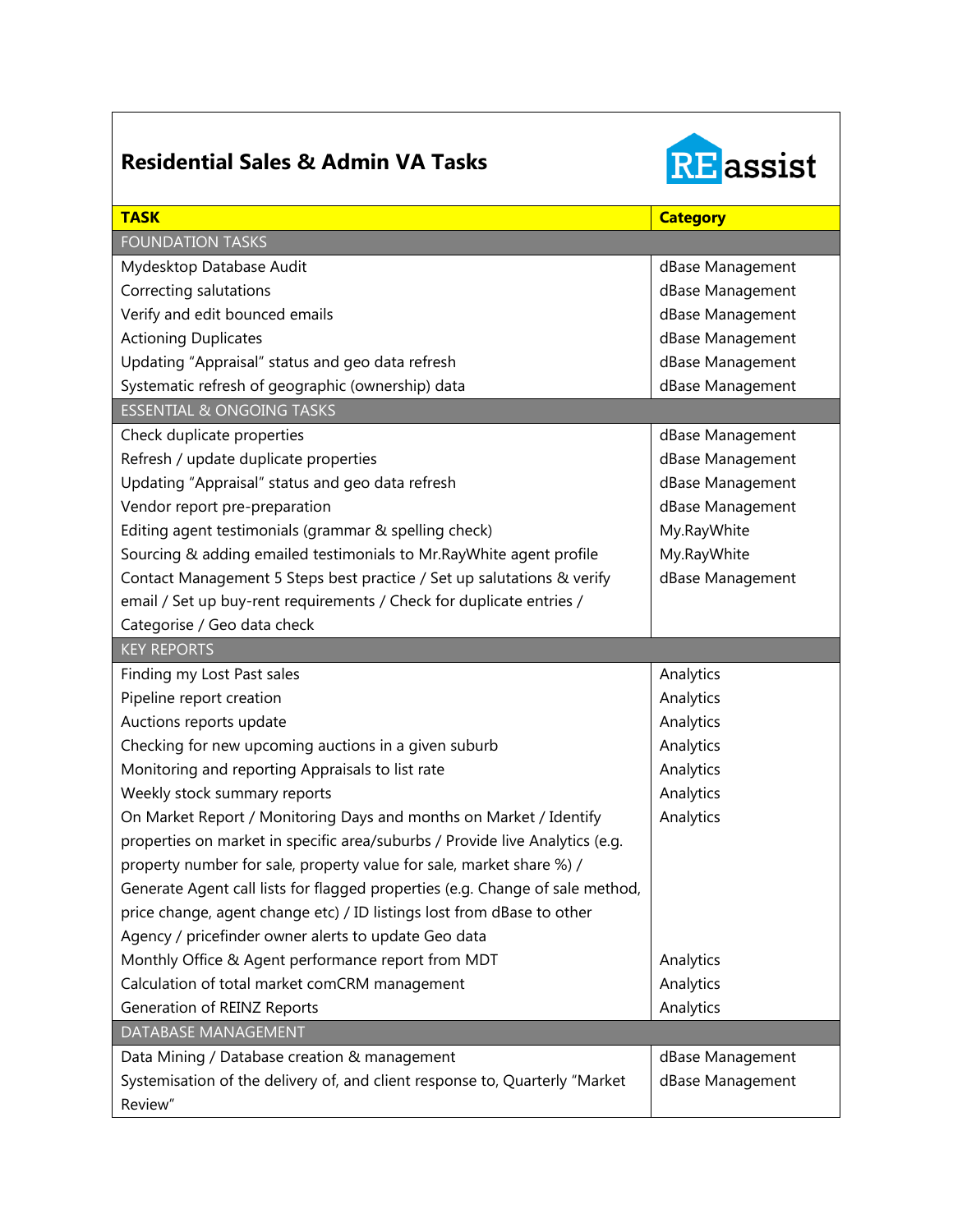| Appraisal requests - Weekly analytics report                                  | dBase Management    |
|-------------------------------------------------------------------------------|---------------------|
| Updating MDT with handwritten OFI info                                        | dBase Management    |
| Anniversary report creation (monthly)                                         | dBase Management    |
| Systemised sending of anniversary messages                                    | dBase Management    |
| Responding to sales enquiries                                                 | dBase Management    |
| Creation of realestate.com.au / domain / portal / Property Alerts             | dBase Management    |
| Uploading, updating, removal, renewals of sales listings                      | dBase Management    |
| Sending SMS to Precints - Just sold, just listed, auction reminders           | dBase Management    |
| Correcting Geo data Street name duplicates                                    | dBase Management    |
| Entering of Open Homes attendees                                              | dBase Management    |
| Setting up of auto response to email, bulk SMS                                | dBase Management    |
| <b>SALES SUPPORT</b>                                                          |                     |
| Creation of Agent follow up call lists                                        | Lead Identification |
| Creation of Listed Land Use Registration Report                               | Lead Identification |
| Checking of Agent Pipelines                                                   | Lead Identification |
| Checking if a property has been appraised or listed with another agency       | Lead Identification |
| Lead Monitoring via MDT                                                       | Lead Identification |
| Generate Agent call lists for flagged properties (e.g. Change of Sale method, | Lead Identification |
| price change, agent change etc.)                                              |                     |
| Checking property interaction on ActivePipe                                   | Lead Identification |
| Agent profile editing                                                         | My.RayWhite         |
| Agent photo swapping / changing / editing                                     | My.RayWhite         |
| Market snapshot (Newsletter)                                                  | Outfit              |
| Pre listing kit preparation                                                   | Outfit              |
| Magic 50's (just listed / just sold)                                          | Outfit              |
| <b>Newsletter Creation</b>                                                    | Outfit              |
| Preparation of property pre-listing kit                                       | Outfit              |
| Weekly emailing of Agent market snapshot reports                              | Outfit              |
| Creation and Sending of ADL forms                                             | Sales Admin         |
| Processing under offers                                                       | Sales Admin         |
| Processing price adjustments                                                  | Sales Admin         |
| Processing unconditional properties                                           | Sales Admin         |
| Processing settled properties                                                 | Sales Admin         |
| Creation of Presentations and spreadsheets for meetings                       | Sales Admin         |
| Audio Transcription to email/doc                                              | Sales Admin         |
| Uploading property photos to MDT                                              | Sales Admin         |
| Creation of fliers                                                            | Sales Admin         |
| Creation of Market reports                                                    | Sales Admin         |
| Archiving past invoices                                                       | Sales Admin         |
| Sending of contracts to buyers (per agent)                                    | Sales Admin         |
| Editing and removing watermarks of properties                                 | Sales Admin         |
| Signboard management                                                          | Sales Admin         |